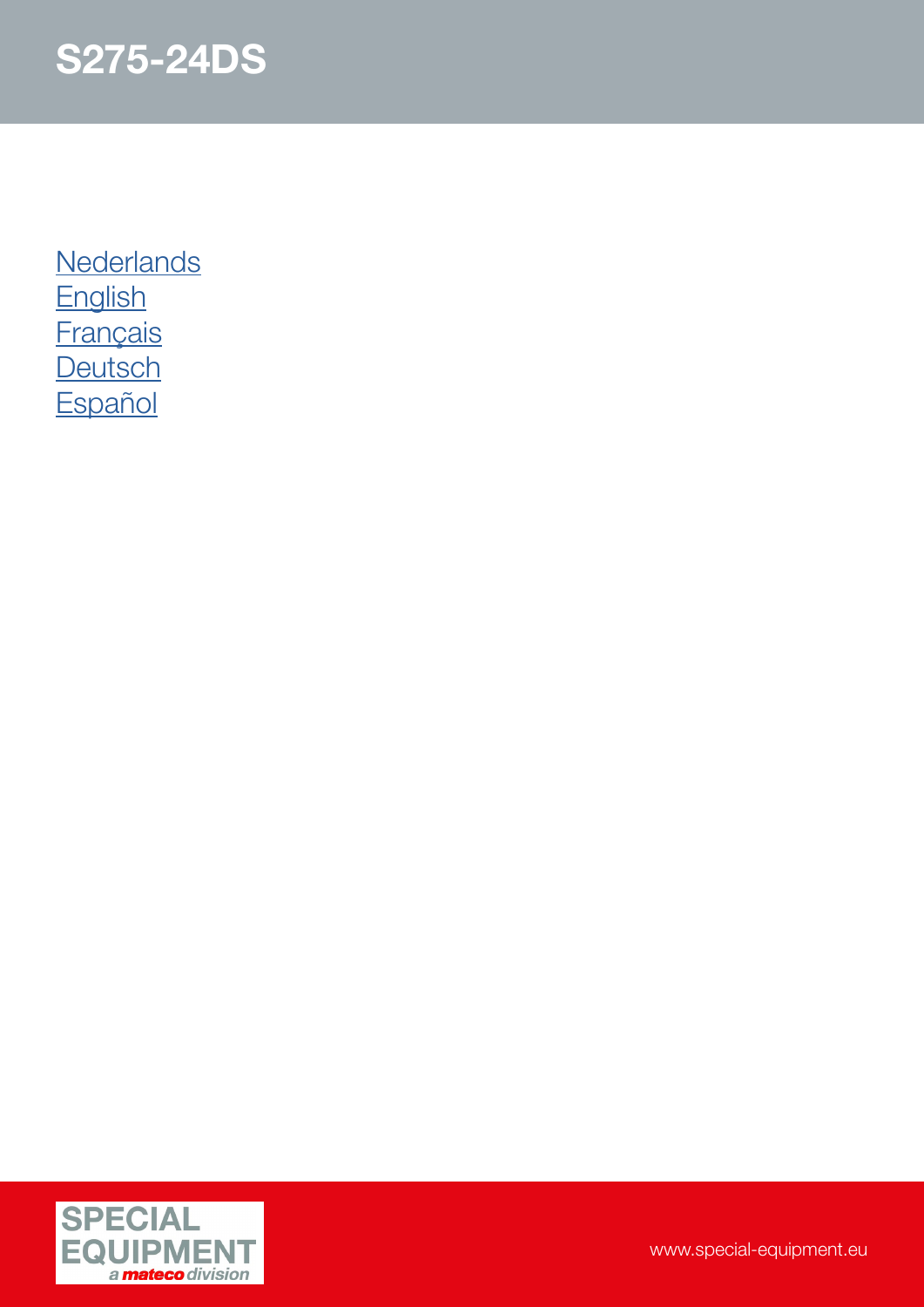<span id="page-1-0"></span>



| <b>Platformhoogte</b>  | 25,20 m              |
|------------------------|----------------------|
| Werkhoogte             | 27,20 m              |
| Max. hefvermogen       | 900 kg               |
| <b>Platformlengte</b>  | $6,15 \; m$          |
| Platformverlenging     | $2,25 \; \mathrm{m}$ |
| <b>Platformbreedte</b> | 2,39 m m             |
| Max. scheefstand       | $1^{\circ}$          |
| Hoogte (+leuning)      | $4,00 \; \mathrm{m}$ |
| Hoogte (-leuning)      | 3.14 m               |
| <b>Stempels</b>        | ja                   |
| <b>Banden</b>          | ruw terrein          |
| Lengte                 | 6,60 m               |
| <b>Breedte</b>         | 2,39 m               |







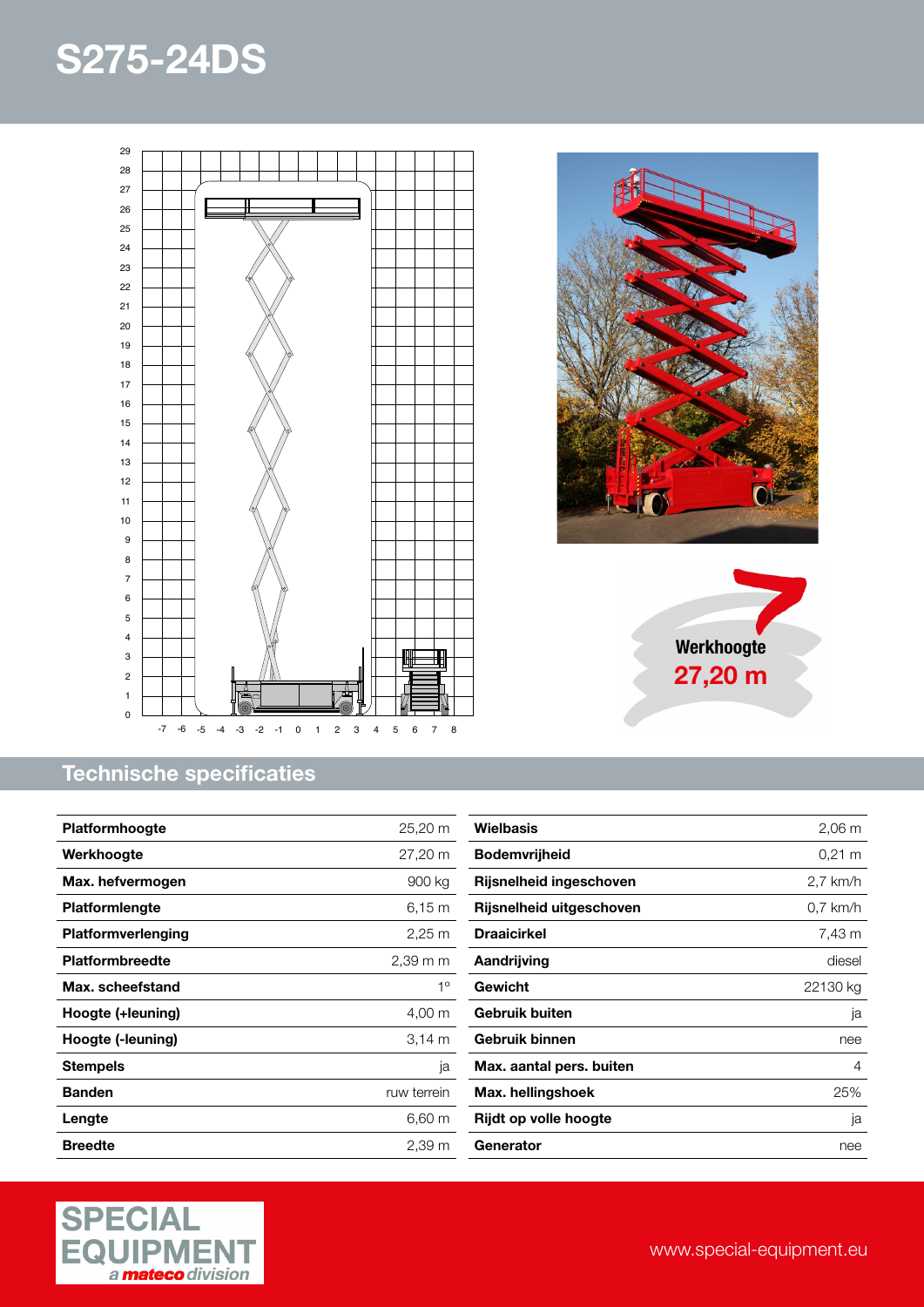<span id="page-2-0"></span>

### Technical specifications

| <b>Platform height</b>      | 25,20 m              |
|-----------------------------|----------------------|
| <b>Working height</b>       | 27,20 m              |
| Capacity                    | 900 kg               |
| <b>Platformlength</b>       | 6.15 m               |
| <b>Platformextension</b>    | $2,25 \; \mathrm{m}$ |
| <b>Platformwidth</b>        | $2,39$ m m           |
| Maximum outrigger levelling | $1^{\circ}$          |
| Height (rails up)           | 4,00 m               |
| Height (rails lowered)      | 3.14 m               |
| Outriggers                  | yes                  |
| Tires                       | all terrain          |
| Length                      | 6,60 m               |
| Width                       | 2,39 m               |







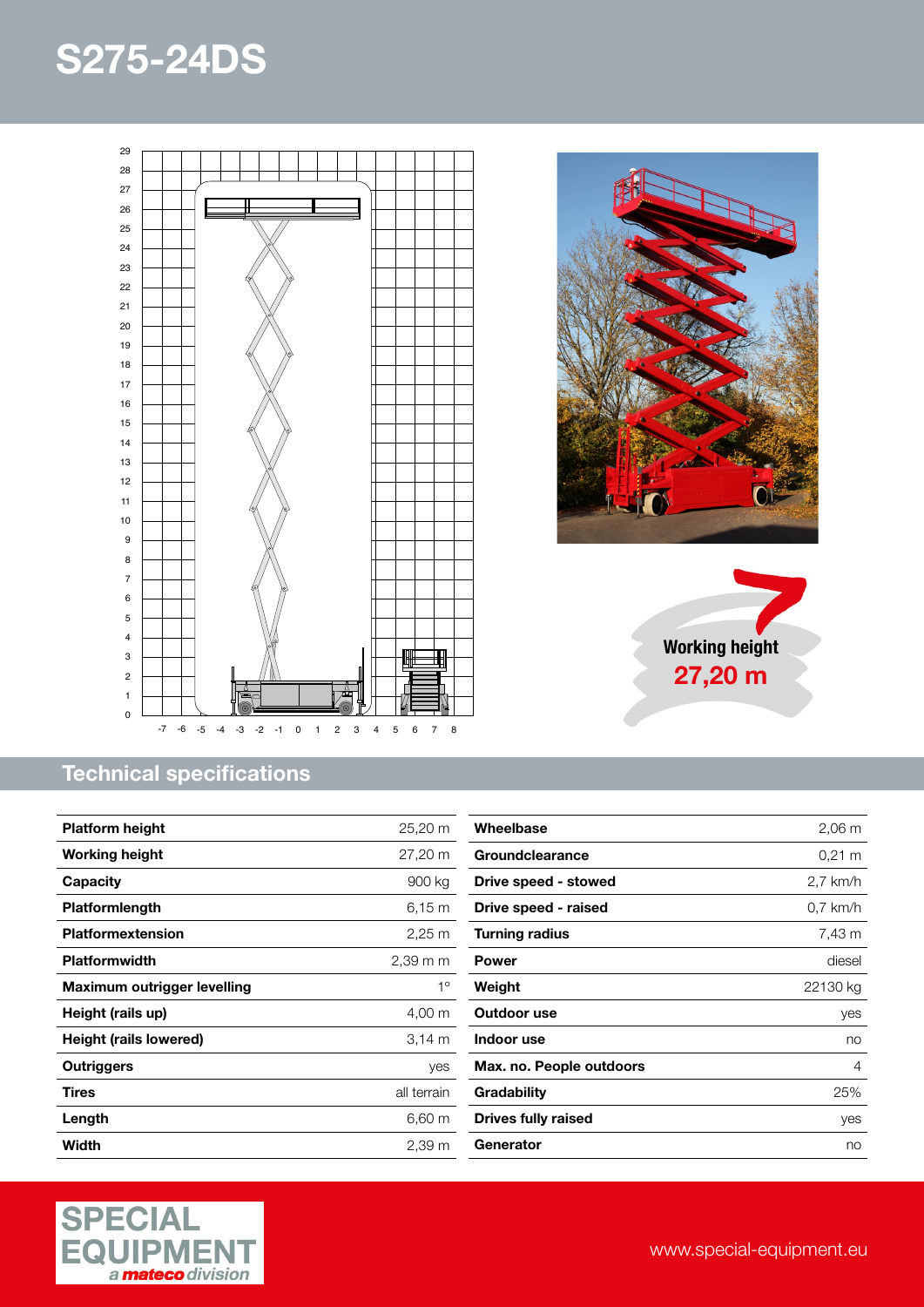<span id="page-3-0"></span>



| Hauteur de plate-forme                   | 25,20 m              |
|------------------------------------------|----------------------|
| Hauteur de travail                       | 27,20 m              |
| Capacité de levage                       | 900 kg               |
| Longueur de la plate-forme               | 6.15 m               |
| <b>Extension de la plate-forme</b>       | $2,25 \; \mathrm{m}$ |
| Largeur de la plate-forme                | $2.39 \text{ m}$ m   |
| Aptitude en pente                        | $1^{\circ}$          |
| Hauteur hors tout garde-corps élevés     | 4,00 m               |
| Hauteur hors tout, garde-corps rabaissés | 3.14 m               |
| <b>Stabilisateurs</b>                    | oui                  |
| <b>Roues</b>                             | tout terrain         |
| Longueur                                 | 6,60 m               |
| Largeur                                  | $2,39 \, \text{m}$   |



Hauteur de travail 27,20 m

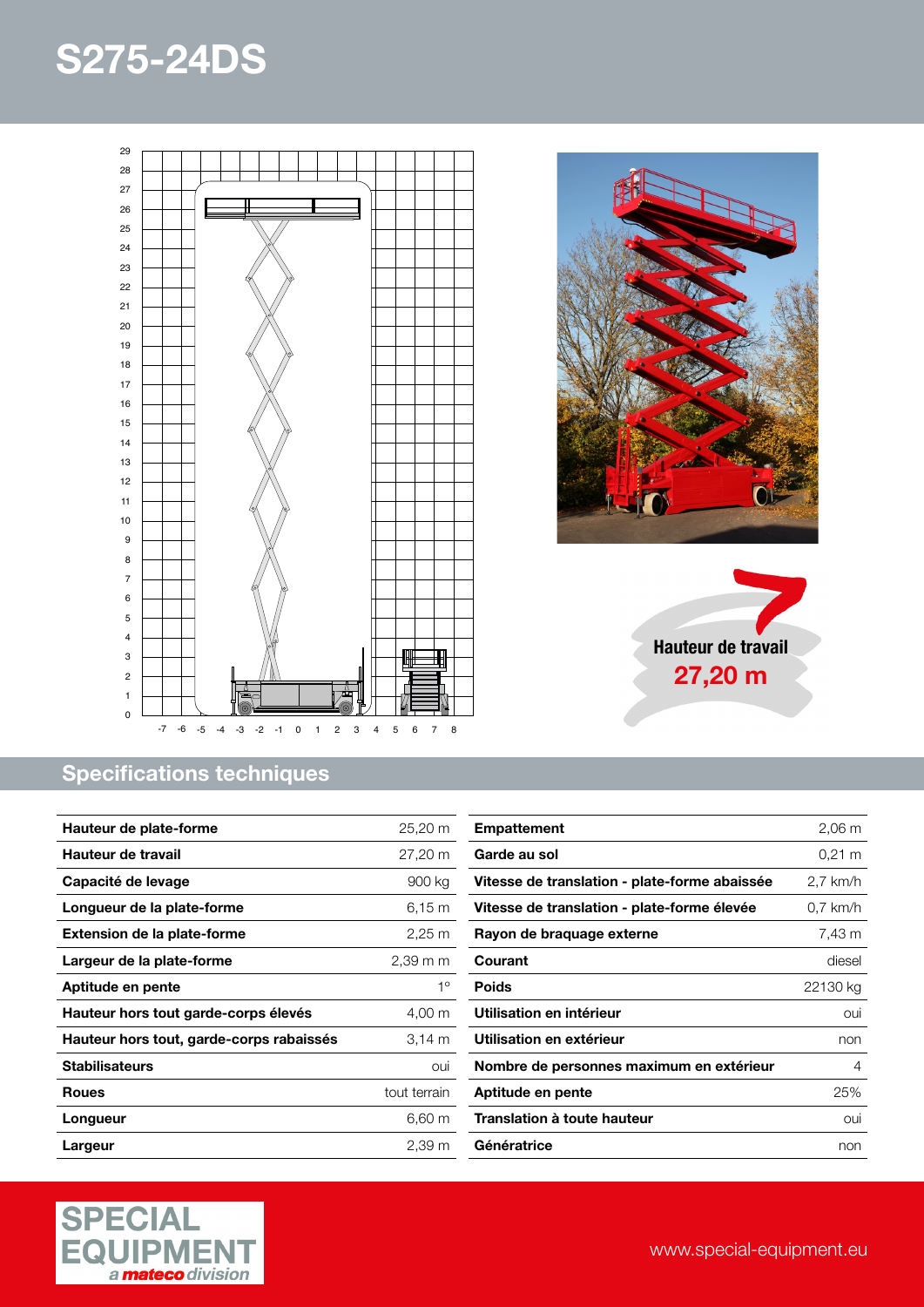<span id="page-4-0"></span>



Arbeitshoehe 27,20 m



| Max. Platformhoehe                  | 25,20 m              |
|-------------------------------------|----------------------|
| Max. Arbeitshoehe                   | 27,20 m              |
| Tragfaehigkeit                      | 900 kg               |
| Platformlaenge                      | $6,15 \; m$          |
| Platformausschub                    | $2,25 \; \mathrm{m}$ |
| <b>Platformbreite</b>               | $2.39 \text{ m}$ m   |
| Nivellierung max. mit Abstuetzungen | $1^{\circ}$          |
| Hoehe eingefahren                   | 4,00 m               |
| Hoehe heruntergeklappt              | 3.14 m               |
| Abstuetzungen                       | ja                   |
| Reifen                              | antrieb:4*4          |
| Laenge                              | $6,60 \; m$          |
| <b>Breite</b>                       | 2,39 m               |

| <b>Radstand</b>                         | $2,06 \, \text{m}$ |
|-----------------------------------------|--------------------|
| <b>Bodenfreiheit</b>                    | $0.21 \text{ m}$   |
| Fahrgeschwindigkeit eingefahren         | 2,7 km/h           |
| Fahrgeschwindigkeit ausgefahren         | $0.7$ km/h         |
| Wenderadius aussen                      | 7,43 m             |
| Antriebsart                             | diesel             |
| Gewicht                                 | 22130 kg           |
| Verwendung (innen)                      | ja                 |
| Verwendung (aussen)                     | nein               |
| Max. Personen auf der Platform (aussen) | 4                  |
| Steigfaehigkeit eingefahren             | 25%                |
| Verfahrbar bis max. Höhe                | ja                 |
| Generator                               | nein               |